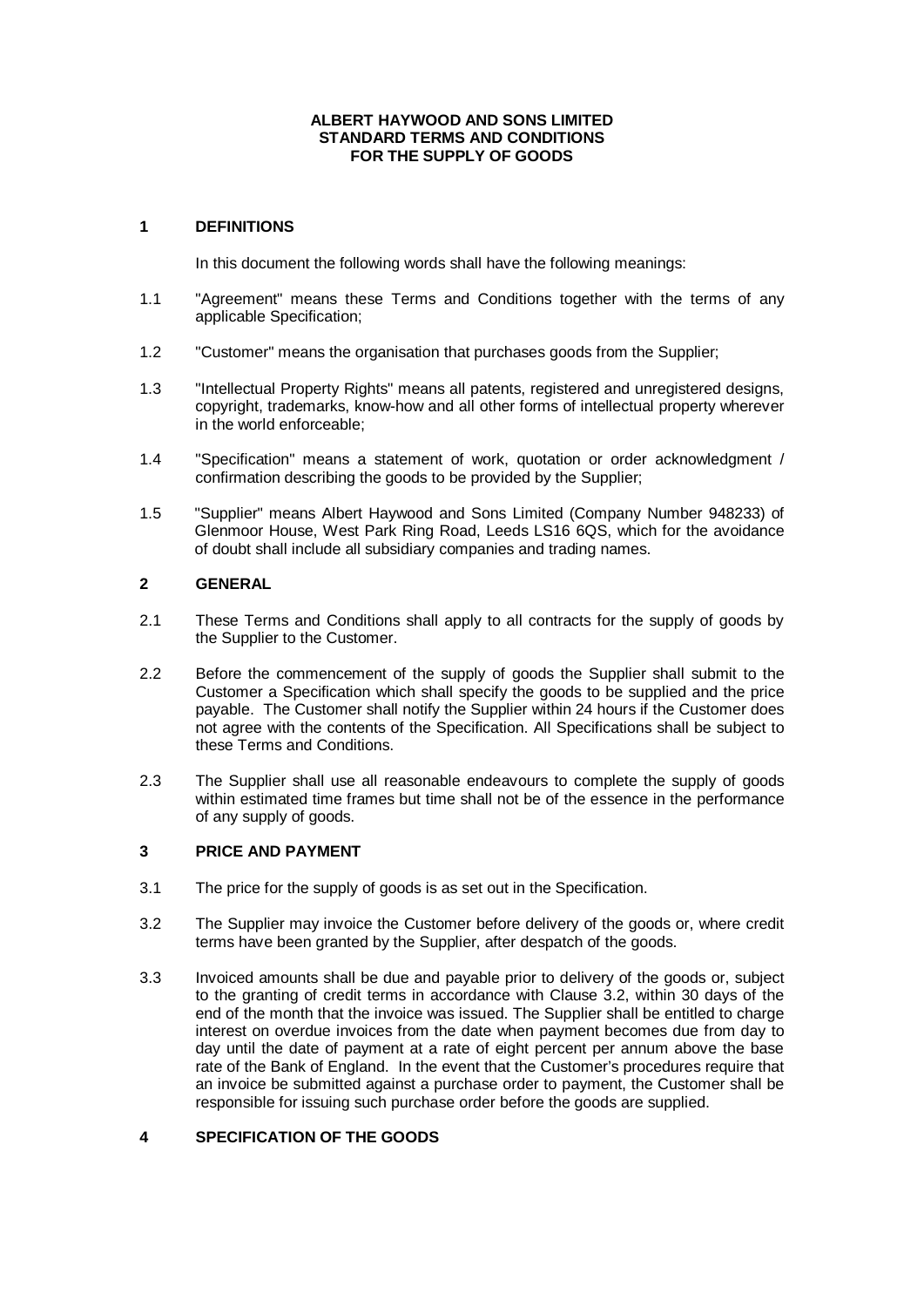All goods shall be required only to conform to the specification in the Specification. For the avoidance of doubt no description, specification or illustration contained in any product pamphlet or other sales or marketing literature of the Supplier and no representation written or oral, correspondence or statement shall form part of the contract.

# **5 DELIVERY**

- 5.1 The date of delivery specified by the Supplier is an estimate only. Time for delivery shall not be of the essence of the contract and the Supplier shall not be liable for any loss, costs, damages, charges or expenses caused directly or indirectly by any delay in the delivery of the goods.
- 5.2 All risk in the goods shall pass to the Customer upon delivery.
- 5.3 The Customer shall provide full details of their requirements with respect to delivery and the Supplier shall have no liability to the Customer in respect of failed delivery due to the insufficiency of the information provided by the Customer.
- 5.4 If delivery is required to be made to a residential location, then the delivery will only be made to a **ground floor entrance**.
- 5.5 If the Specification allows for a timed delivery, the Supplier shall be liable to refund the extra charge for this service if the delivery is more than 30 minutes late.
- 5.6 It is the Customer's responsibility to accept delivery of the goods, either at the advised delivery location or at an agreed alternative location. The Customer is liable to pay any return load and re-delivery charges incurred by the Supplier due to its failure to comply with this Clause 5.6.
- 5.7 If the Customer fails to accept delivery in accordance with Clause 5.6, the goods will normally be returned to the Supplier's depot and the Supplier shall endeavour to arrange revised delivery details. Goods will only be left on site if prior agreement is made and this is conditional upon the Customer accepting all risk in the left goods; this provision shall be a condition precedent on leaving goods and acceptance of this Clause 5.7 is deemed to have been made by the Customer.
- 5.8 The Customer is responsible for unloading any bulky goods and any waiting time incurred by the haulier due to delay in unloading goods or accepting delivery may be charged by the Supplier. The charge for waiting time shall be £50.00 per hour and shall apply once the haulier has been on site for at least 30 minutes.
- 5.9 The Customer is responsible for signing for the acceptance of goods and this is a condition precedent on delivery. **The Customer is responsible for ensuring that the delivery is correct in quantity and undamaged prior to signing for the delivery**. The Supplier shall have no liability to the Customer and shall have no obligation to provide a refund if the goods are not properly checked prior to signing for them.
- 5.10 The Supplier reserves the right to charge geographical surcharges for delivery to remote locations.
- 5.11 Deliveries are made by a separate delivery company and any damage caused to property by the haulier or their vehicles will be dealt with directly between the haulier and the Customer. For the avoidance of doubt, any product related damage or defective product is to be dealt with in accordance with Clause 15 (Returns and Refunds).
- 5.12 Goods may, at the Customer's choice, be collected by prior appointment from the Supplier's premises.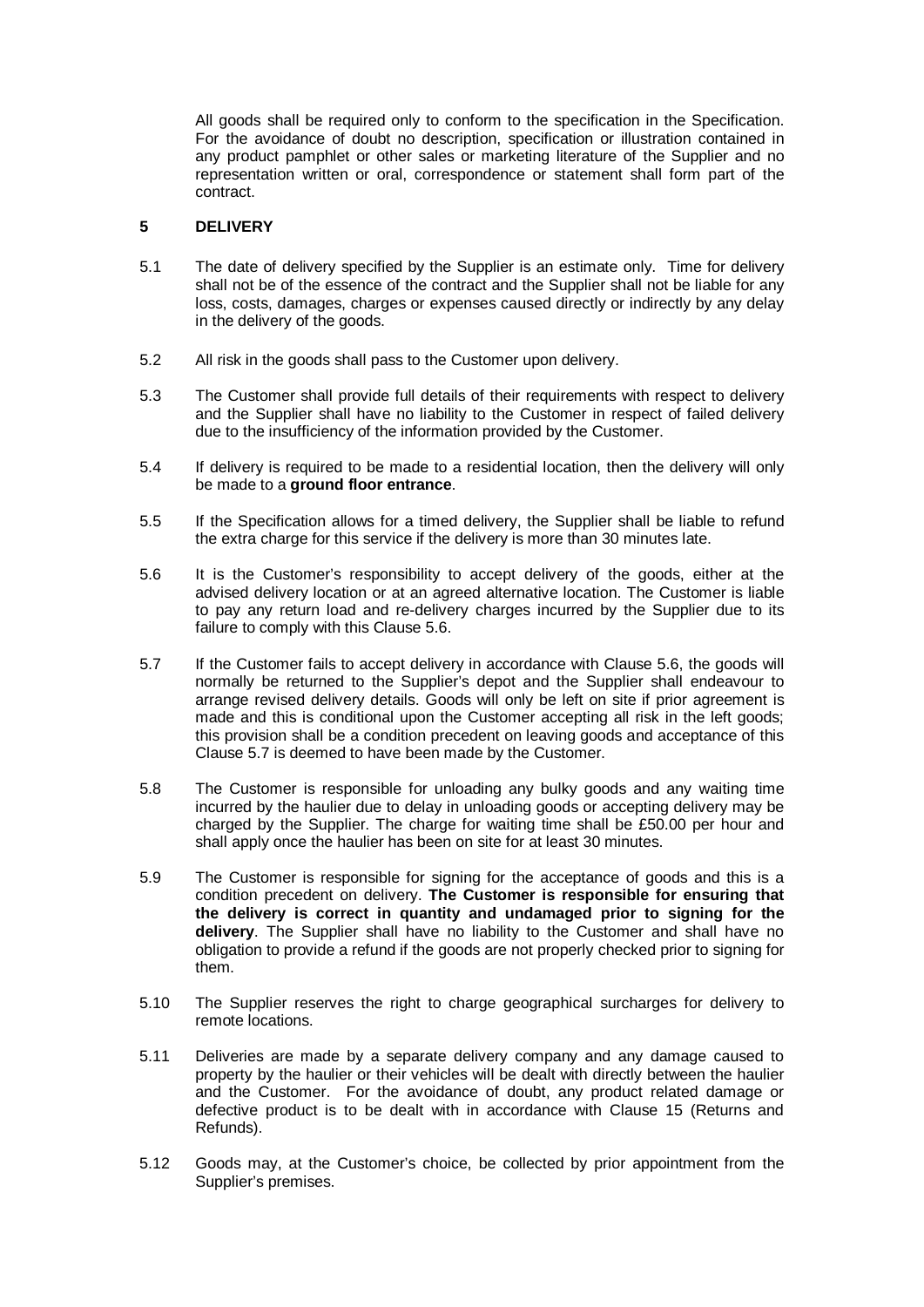# **6 TITLE**

Title in the goods shall not pass to the Customer until the Supplier has been paid in full for the goods.

# **7 CUSTOMER`S OBLIGATIONS**

- 7.1 To enable the Supplier to perform its obligations under this Agreement the Customer shall:
	- 7.1.1 co-operate with the Supplier;
	- 7.1.2 provide the Supplier with any information reasonably required by the Supplier;
	- 7.1.3 obtain all necessary permissions and consents which may be required before the commencement of the supply of goods; and
	- 7.1.4 comply with such other requirements as may be set out in the Specification or otherwise agreed between the parties.
- 7.2 The Customer shall be liable to compensate the Supplier for any expenses incurred by the Supplier as a result of the Customer's failure to comply with Clause 7.1 or for any other breach of the Agreement.
- 7.3 Without prejudice to any other rights to which the Supplier may be entitled, in the event that the Customer unlawfully terminates or cancels the goods agreed to in the Specification, the Customer shall be required to pay to the Supplier as agreed damages and not as a penalty the full amount of any third party costs to which the Supplier has committed and in respect of cancellations notified with less than five working days' written notice the full amount of the goods contracted for as set out in the Specification, and the Customer agrees this is a genuine pre-estimate of the Supplier's losses in such a case. For the avoidance of doubt, the Customer's failure to comply with any obligations under Clause 7.1 shall be deemed to be a cancellation of the goods and subject to the payment of the damages set out in this clause.
- 7.4 In the event that the Customer or any third party, not being a sub-contractor of the Supplier, shall omit or commit anything which prevents or delays the Supplier from undertaking or complying with any of its obligations under this Agreement, then the Supplier shall notify the Customer as soon as possible and:
	- 7.4.1 the Supplier shall have no liability in respect of any delay to the delivery of any goods;
	- 7.4.2 if applicable, the timetable for delivery will be modified accordingly;
	- 7.4.3 the Supplier shall notify the Customer at the same time if it intends to make any claim for additional costs.

# **8 ALTERATIONS TO THE SPECIFICATION**

- 8.1 The parties may at any time mutually agree upon and execute new Specifications. Any alterations in the scope of goods to be provided under this Agreement shall be set out in the Specification, which shall reflect the changed goods and price and any other terms agreed between the parties.
- 8.2 The Customer may at any time request alterations to the Specification by notice to the Supplier. On receipt of the request for alterations the Supplier shall, within 5 working days or such other period as may be agreed between the parties, advise the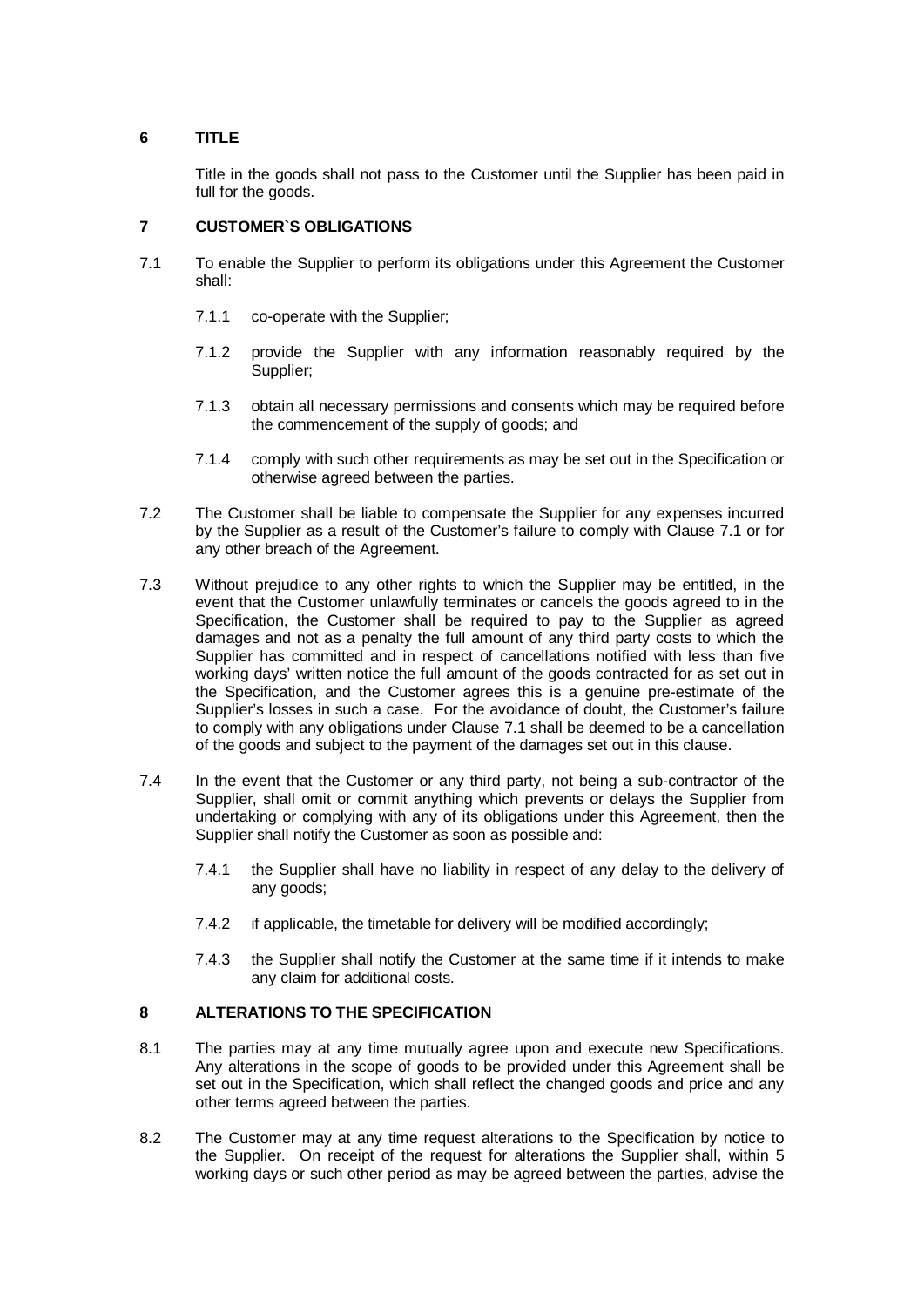Customer by notice in writing of the effect of such alterations, if any, on the price and any other terms already agreed between the parties.

- 8.3 Where the Supplier gives written notice to the Customer agreeing to perform any alterations on terms different to those already agreed between the parties, the Customer shall, within 5 working days of receipt of such notice or such other period as may be agreed between the parties, advise the Supplier by notice whether or not it wishes the alterations to proceed.
- 8.4 Where the Supplier gives written notice to the Customer agreeing to perform alterations on terms different to those already agreed between the parties, and the Customer confirms in writing that it wishes the alterations to proceed on those terms, the Specification shall be amended to reflect such alterations and thereafter the Supplier shall perform this Agreement upon the basis of such amended terms.

# **9 WARRANTY**

Except as expressly stated in this Agreement, all warranties whether express or implied, by operation of law or otherwise, are hereby excluded in relation to the goods to be provided by the Supplier.

#### **10 INDEMNIFICATION**

The Customer shall indemnify the Supplier against all claims, costs and expenses which the Supplier may incur and which arise, directly or indirectly, from the Customer's breach of any of its obligations under this Agreement, including any claims brought against the Supplier alleging that any goods provided by the Supplier in accordance with the Specification infringes a patent, copyright or trade secret or other similar right of a third party.

## **11 LIMITATION OF LIABILITY**

- 11.1 Except in respect of death or personal injury due to negligence for which no limit applies, the entire liability of the Supplier to the Customer in respect of any claim whatsoever or breach of this Agreement, whether or not arising out of negligence, shall be limited to the price paid by the Customer to the Supplier for the goods in respect of which the claim relates.
- 11.2 In no event shall the Supplier be liable to the Customer for any loss of business, loss of opportunity or loss of profits or for any other indirect or consequential loss or damage whatsoever. This shall apply even where such a loss was reasonably foreseeable or the Supplier had been made aware of the possibility of the Customer incurring such a loss.

## **12 SPECIAL CONDITIONS FOR THE SUPPLY OF PACKAGING**

- 12.1 This Clause 12 applies where the goods to be supplied are from the Supplier's range of packaging products**.**
- 12.2 Packaging products may be stock items which are delivered directly from the Supplier's premises or may be arranged and delivered by a third party.
- 12.3 It is the responsibility of the Customer to ensure that the goods are ordered in the correct quantity and in accordance with the Customer's requirements. The Supplier has no responsibility to accept the return of any goods unless they are defective.
- 12.4 The goods are made to tolerances and all sizes are approximate and may vary slightly. For the avoidance of doubt, minor variations in dimensions are not a defect for the purposes of the Agreement. The Supplier shall notify significant changes in dimensions at point of sale.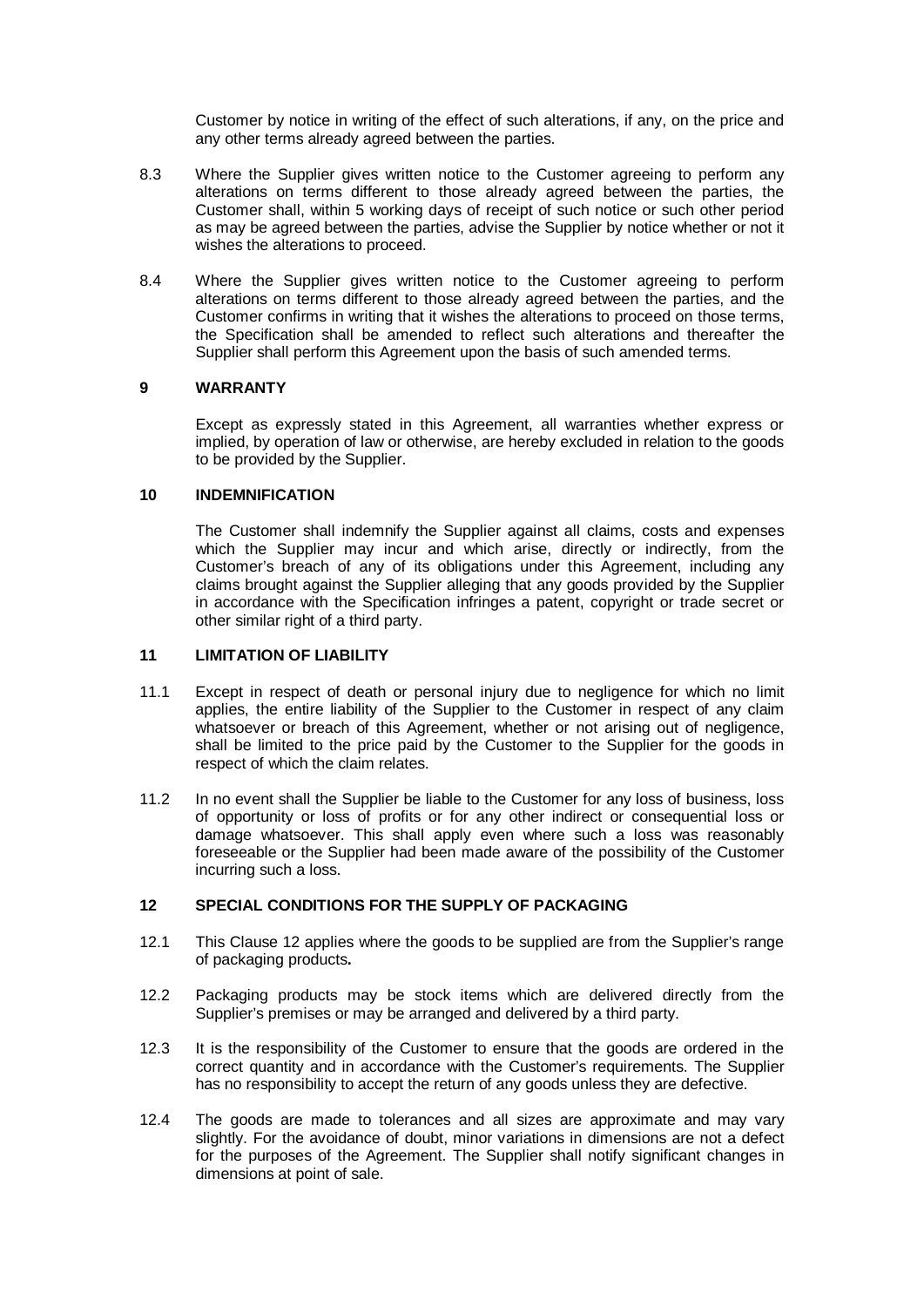- 12.5 The designs of any personalised items and carton artwork are the property of the Supplier. The price of the goods is only reflective of a contribution toward the personalised element of the design. All print stamps remain the property of the Supplier. The Supplier reserves the right to dispose of any designs which have not been used within any order received from the Customer for a period of at least two years.
- 12.6 It is the responsibility of the Customer to ensure the suitability and appropriate use of the goods; the Supplier shall accept no liability in respect of how the Customer uses the goods.

# **13 SPECIAL CONDITIONS FOR THE SUPPLY OF CLOTHING**

- 13.1 This Clause 13 applies where the goods to be supplied are from the Supplier's range of clothing**.**
- 13.2 In the event that the Customer orders non-personalised goods of incorrect size, the Supplier may exchange goods for the correct size items. The Customer shall be responsible for the return of goods and for the delivery costs of replacement items. Personalised items may not be cancelled or exchanged unless defective.
- 13.3 All embroidery designs remain the property of the Supplier.
- 13.4 All chest sizes quoted are approximate and minor discrepancies shall not be considered defects for the purpose of the Agreement.
- 13.5 The Customer may use information provided by the Supplier, including details on the Supplier's website or brochure but it is the Customer's responsibility to ensure that the goods that they are ordering are suitable for their requirements. **Colours of goods may not be identically represented on photographs due to camera or monitor settings and goods may vary slightly in colour depending on factors such as illumination or type of fabric.**
- 13.6 Goods may vary slightly in colour depending on the manufacturing batch; slight variations, especially from previous deliveries, shall not be considered as defects for the purpose of the Agreement.
- 13.7 It is the responsibility of the Customer to ensure that the base garment is fully in accordance with their requirements before they order any personalisation.
- 13.8 The Supplier may provide sample garments to assist the Customer in selection of their order. All samples must be returned at the Customer's expense within 28 days or the sample may be charged for by the Supplier.
- 13.9 Samples may show slight variation in colour to actual garments due to the age of the sample. Samples are provided as a guide and minor deviation from a sample shall not be considered as a defect for the purpose of the Agreement.
- 13.10 If the Specification involves any design work by the Supplier, then the Customer shall confirm their written approval or changes required in writing within 28 days of the issue of the design. No work will commence without written approval in accordance with this clause and the Supplier shall have no liability in respect of delays caused by late approval.
- 13.11 In the event that the Specification involves the design of a logo or similar, then the Customer may instruct one change to the design that will be made free of charge by the Supplier. Any further design changes may be charged as additional work by the Supplier.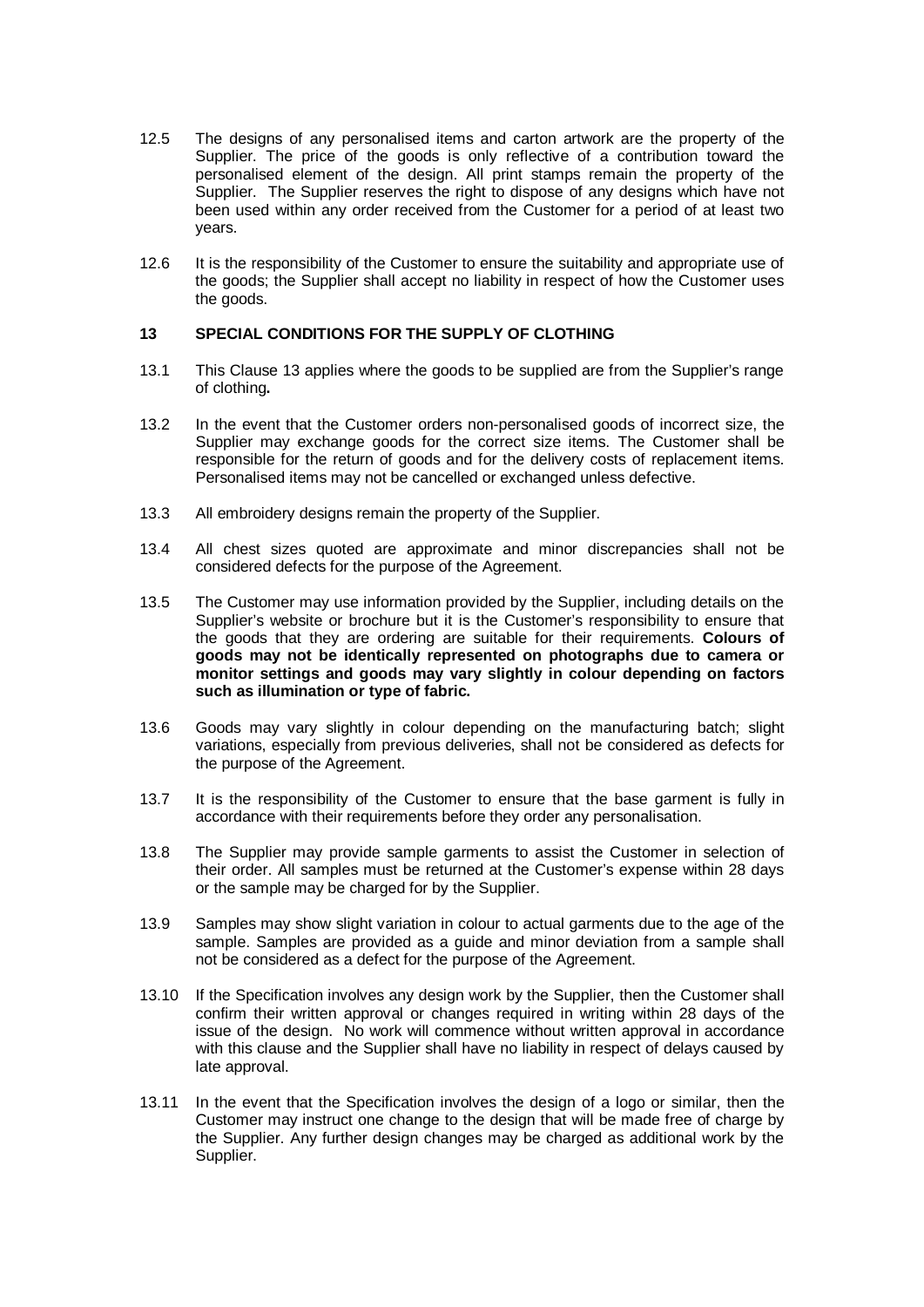# **14 SPECIAL CONDITIONS FOR THE SUPPLY OF COVERS**

- 14.1 This Clause 14 applies where the goods to be supplied are from the Supplier's range of covers**.**
- 14.2 All covers are hand cut and will vary slightly in size.
- 14.3 Covers are designed for transportation and slight aesthetic discrepancies may occur in colour and fit. Such minor discrepancies shall not be considered as defects for the purpose of the Agreement.
- 14.4 Any personalised items must be stipulated at the time of order; the personalisation occurs during manufacture and it is not possible to add this retrospectively as a change to the order.
- 14.5 The design of any personalised detail shall be owned by the Supplier.
- 14.6 If the Specification involves any design work by the Supplier, then the Customer shall confirm their written approval or changes required in writing within 28 days of the issue of the design. No work will commence without written approval in accordance with this clause and the Supplier shall have no liability in respect of delays caused by late approval.
- 14.7 Any personalisation may be subject to a minimum order quantity.
- 14.8 The design and manufacture of covers shall be completed with the reasonable skill and care to be expected of a designer and manufacturer carrying out works of a similar size and scope to that detailed in the Specification.
- 14.9 The Customer is responsible for providing accurate information in respect of their requirements and the Supplier shall not be liable for any costs incurred as a result of incorrect information being provided by the Customer.
- 14.10 Covers are water resistant and will provide temporary protection against brief exposure to rain or snow showers only. The Supplier accepts no liability for items being left exposed to the elements for a prolonged period by the Customer.
- 14.11 Any advice on lead time provided by the Supplier is a guide only and shall not constitute a guarantee of time of delivery. No precedent may be drawn from the amount of lead time required on previous contracts between the Customer or any third party and the Supplier.
- 14.12 Bespoke or personalised covers may not be cancelled or returned by the Customer unless they are defective.

# **15 RETURNS AND REFUNDS**

- 15.1 The Customer is not entitled to a refund for any bespoke or personalised items, any packaging or any covers unless they are defective in accordance with the provisions of the Agreement.
- 15.2 The Customer may exchange incorrectly ordered items of clothing provided they are standard items and are not personalised.
	- 15.2.1 The Customer shall be responsible for returning items to be exchanged and for all associated costs and the delivery costs of replacement items unless they are defective.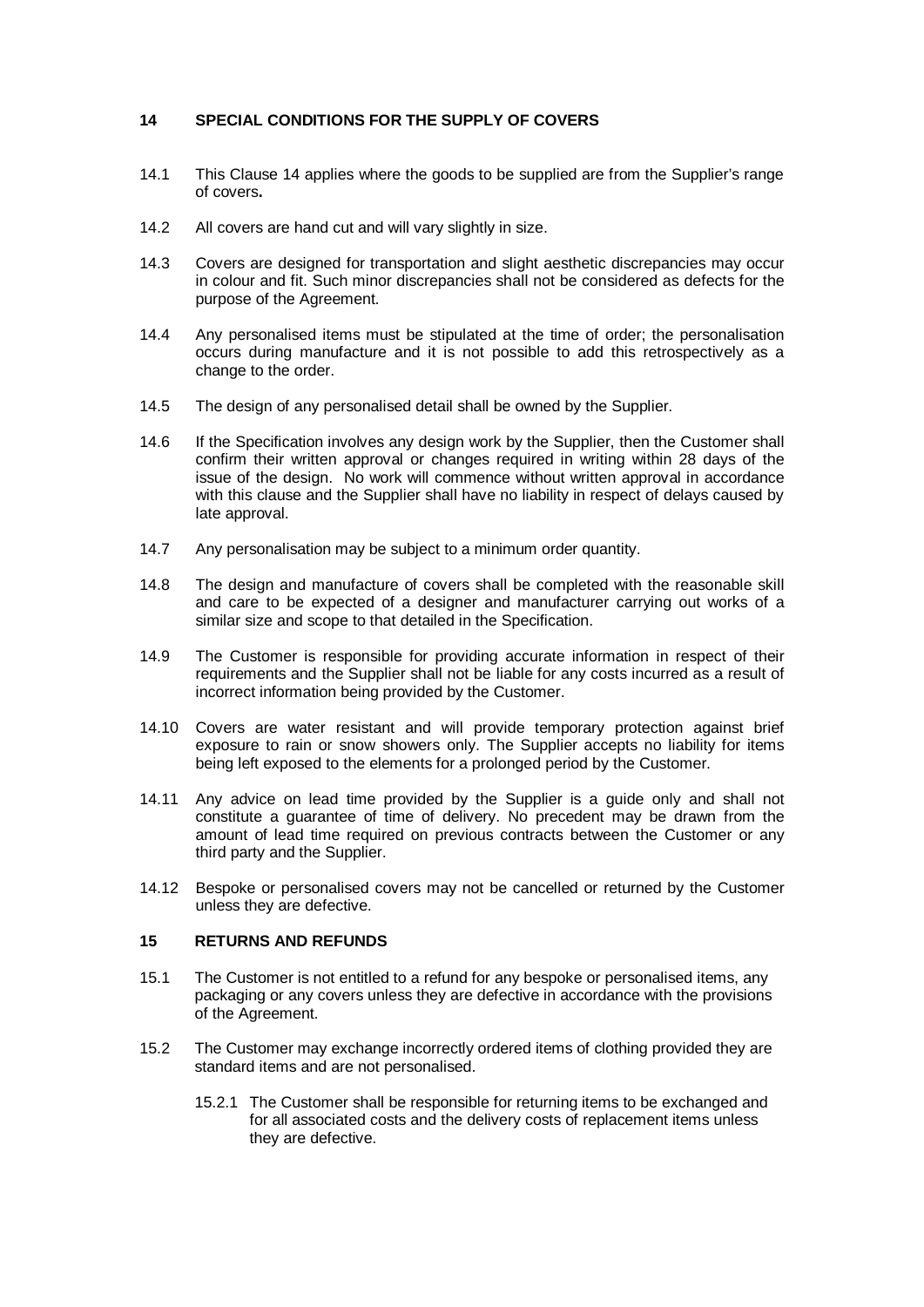- 15.2.2 The goods to be exchanged must be returned in their unopened original packaging, unused and their original condition.
- 15.3 Should any goods be found to be defective, the Customer shall notify the Supplier within 28 days of delivery. Failure by the Customer to notify the Supplier in accordance with this clause may render the Customer ineligible to claim for any replacement or refund.
- 15.4 The Supplier shall replace or refund the cost of any defective goods as notified pursuant to Clause 15.3 within seven days of receipt by the Supplier of the defective goods.

#### **16 INTELLECTUAL PROPERTY RIGHTS**

All Intellectual Property Rights produced from or arising as a result of the performance of this Agreement shall, so far as not already vested, become the absolute property of the Supplier, and the Customer shall do all that is reasonably necessary to ensure that such rights vest in the Supplier by the execution of appropriate instruments or the making of agreements with third parties.

# **17 PRIVACY AND PROTECTION OF THE CUSTOMER'S INFORMATION**

All details relating to the Customer's credit or debit card shall be destroyed by the Supplier on the same working day on which payment was made. The Supplier shall not retain any financial information relating to the Customer.

# **18 COMPLAINTS**

- 18.1 If the Customer has any complaints with respect of the service or goods provided by the Supplier, these should in the first instance be addressed to the Supplier. All complaints shall be submitted in writing and be clearly titled "Complaint" and shall clearly detail the reasons for the complaint.
- 18.2 The Customer shall allow the Supplier a minimum 14 days from the delivery of the complaint in order to respond to a complaint raised in accordance with Clause 18.1.
- 18.3 If the Customer does not accept the response to a complaint as detailed in Clause 18.2, then they shall notify the Supplier in writing within 14 days of the date of the response.
- 18.4 The Supplier shall be allowed a further 7 days from receipt to respond to the notice of non-acceptance detailed in Clause 18.3.

# **19 FORCE MAJEURE**

Neither party shall be liable for any delay or failure to perform any of its obligations if the delay or failure results from events or circumstances outside its reasonable control, including but not limited to acts of God, strikes, lock outs, accidents, war, fire, the act or omission of government, highway authorities or any telecommunications carrier, operator or administration or other competent authority, or the delay or failure in manufacture, production, or supply by third parties of equipment or supply of goods, and the party shall be entitled to a reasonable extension of its obligations after notifying the other party of the nature and extent of such events.

# **20 INDEPENDENT CONTRACTORS**

The Supplier and the Customer are contractors independent of each other, and neither has the authority to bind the other to any third party or act in any way as the representative of the other, unless otherwise expressly agreed to in writing by both parties. The Supplier may, in addition to its own employees, engage sub-contractors